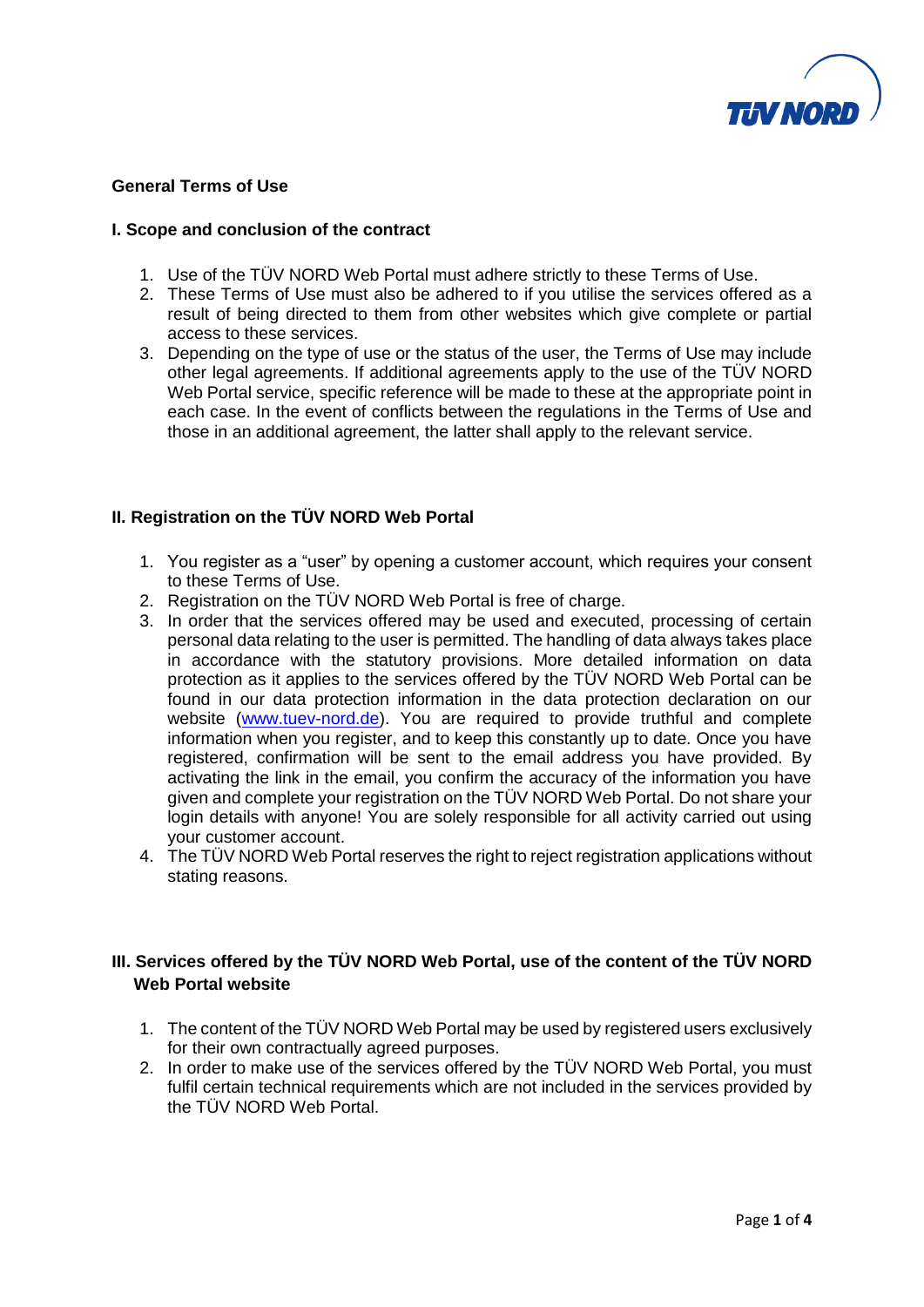

## **V. User obligations**

- 1. You are required to keep your login details (username, password) secret and not to give third parties access to your customer account. You may not transfer your customer account to a third party. In particular you must not provide third parties with access to the services of the TÜV NORD Web Portal via your customer account. You are required to inform the TÜV NORD Web Portal (info@tuev-nord.de) immediately if there is any indication that your member account has been misused, or if you become aware that a third party has obtained unauthorised knowledge of your login details.
- 2. You undertake to comply with the applicable legislation and legal regulations when using the TÜV NORD Web Portal. In particular, you may not publish and make available via the TÜV NORD Web Portal content, material or information which violates legal provisions and/or these Terms of Use.
- 3. You may not make improper use, in any way whatsoever, of the services offered on the TÜV NORD Web Portal. Particular instances of improper use are as follows:
	- a. use going beyond personal contractually agreed purposes, in particular use which would require the granting, assignment or exercise of rights under the Copyright Act;
	- b. publication or circulation of pornographic, obscene, sexist, defamatory, libellous, offensive, menacing, inflammatory or racist content, information, software or other material;
	- c. any form of advertising of products or services, including the use of data for the circulation of advertising, unless we have given explicit written consent in advance;
	- d. taking any action which impairs or could impair the functioning of the services of the TÜV NORD Web Portal (such as the use of robot, spider or offline reader software for the automatic creation of user requests via the internet; email bombing; denial-of-service attacks; use of harmful components such as viruses, worms, Trojan horses, etc.);
	- e. modification or circulation of areas of the website, including other users' areas, which have not been explicitly made available to the user for this purpose:
	- f. publication of contributions and information with misleading and/or untruthful content.

## **II. Liability of the TÜV NORD Web Portal**

- 1. In cases of wilful intent or gross negligence, including on the part of your legal representatives and vicarious agents, we are liable in accordance with the statutory provisions. The same will apply in the event of culpably caused damages arising from injury to life, body and health, in the case of damages caused by the absence of guaranteed quality, and in cases of malicious intent.
- 2. In the event of damage to property or financial damages caused by slight negligence we are liable only in the case of breach of an essential contractual obligation (i.e. an obligation which must be fulfilled to enable proper execution of a contract in the first place and upon the observance of which the parties can reasonably rely); in such a case, the extent of our liability is limited to the foreseeable and contractually typical damage. We are liable in such cases for damage to property and financial damages up to a maximum amount of EUR 1,000,000.00 for each damage event.
- 3. Liability under the Product Liability Act remains unaffected.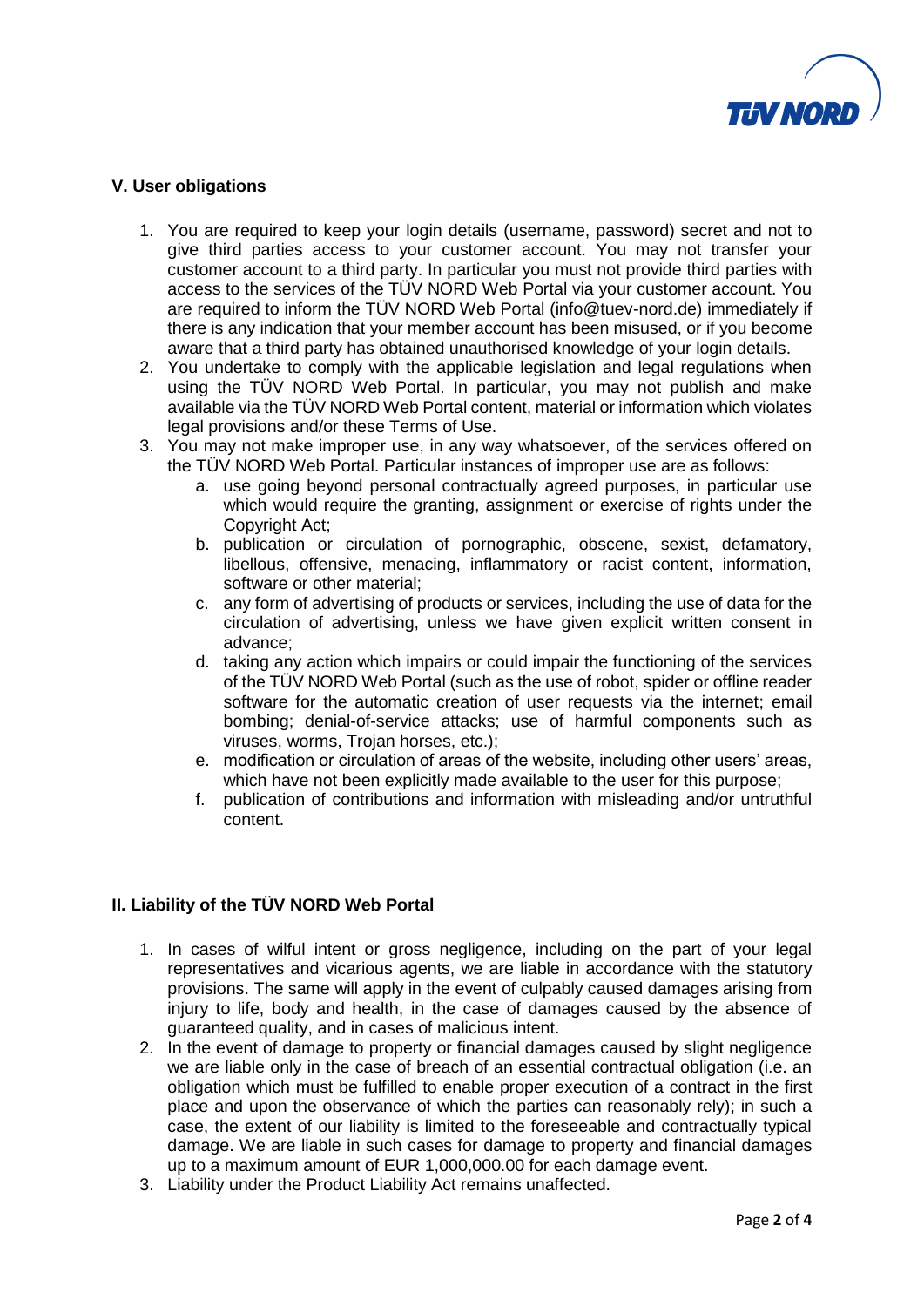

- 4. We are not liable subject to the foregoing provisions for the accuracy, standard, completeness, reliability, type and quality of information and content provided on third party websites to which the TÜV NORD Web Portal contains links or references. Liability claims against the TÜV NORD Web Portal for material or non-material damages caused through the use or non-use of the information presented and/or the use of incorrect and incomplete information, exist solely within the scope of the above provisions.
- 5. Liability is otherwise excluded. This expressly covers any liability for the permanent and unrestricted availability of the TÜV NORD Web Portal. The latter is expressly not promised. Liability is also excluded if use of the TÜV NORD Web Portal leads to impairment of the user's devices and IT landscape in general, together with any related consequences.
- 6. These liability restrictions apply only to the extent permitted by law.

## **VI. Erasure of content and exclusion from use**

- 1. If we become aware that you are, either intentionally or negligently, in breach of your obligations under these Terms of Use, we are entitled, without stating our reasons, to take immediate action to block your access, to block or delete your content, and/or to restrict your use of the services and functions provided, either temporarily or permanently. Before the blockage/deletion you will receive a notification and a reasonable period of notice within which to remedy the breach of obligation. If your customer account has been blocked, you will be able to recover access to the services offered only with our prior written consent. Our decision regarding your re-registration will be at our discretion.
- 2. We are also entitled to block your access without stating our reasons if you have not made use of the services we offer for some time. In that case you can apply for a fresh registration or register again.
- **3.** You are entitled to delete your customer account at any time without stating your reasons. If you send an email to this effect to info@tuev-nord.de, we will carry out the deletion for you as soon as possible.

## **VII. Amendments to the Terms of Use**

The contract of use is based on the website Terms of Use applicable when the user registers. We reserve the right to make subsequent amendments to the Terms of Use, provided this seems necessary and not in breach of good faith, and you are not unduly disadvantaged thereby. In order to continue using the TÜV NORD Web Portal you must consent to the updated version of the Terms of Use.